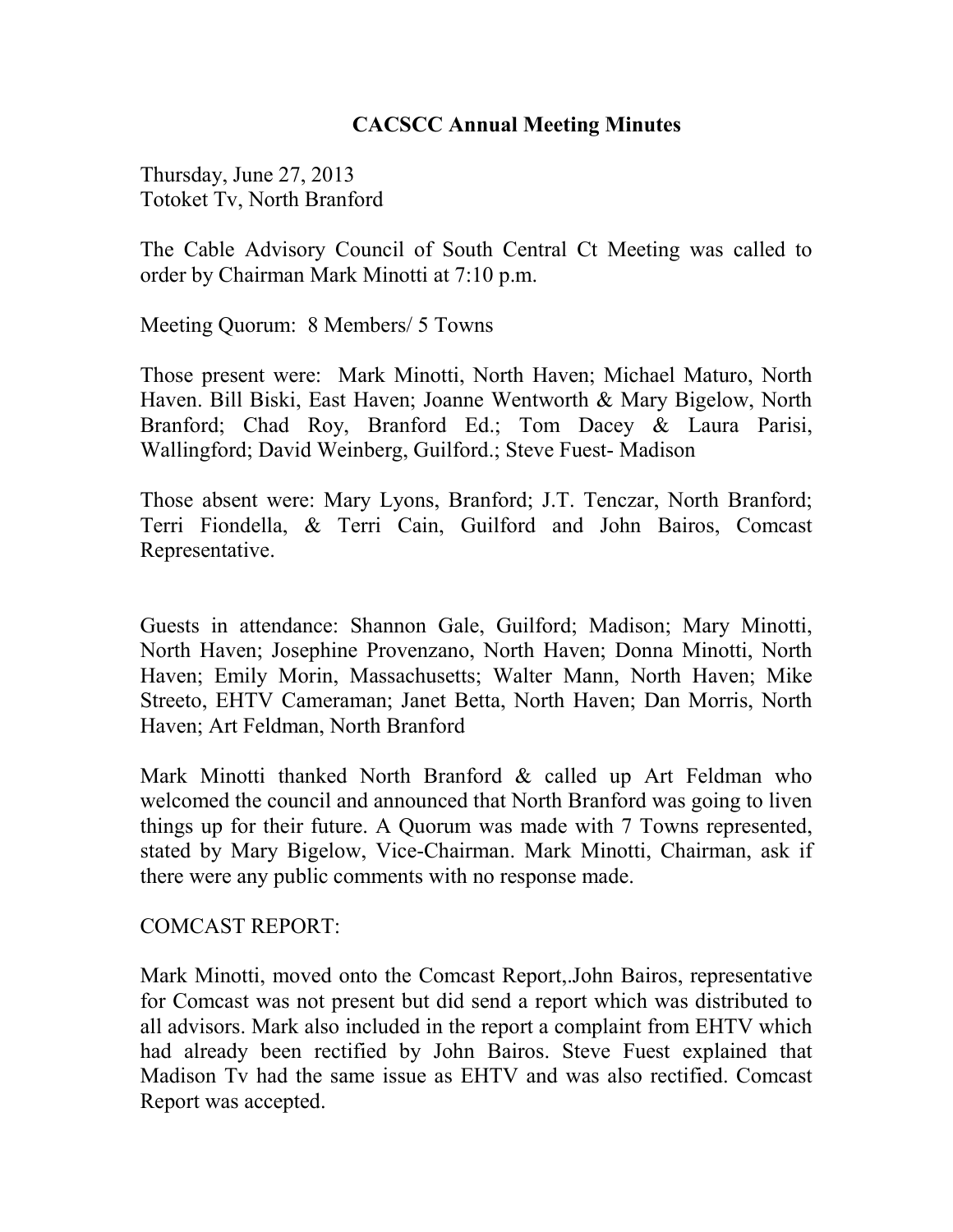## Guest Speaker:

Mark asked Dave Weinberg, Guilford, to introduce our guest speaker, Shannon Gale who is operations manager at Guilford Tv. Dave explained that Shannon grew up in public access tv, and that she would talk to the council about the Self Made Internship Program that she heads up for GCTV. Shannon began speaking about her background in tv and gave a overview about the ins and outs of the Intern program. Shannon talked about how the program has grown over the years and that much of the success was word of mouth from the students that signed up for the internship program. Shannon explained that the internship program teaches all the facets of public access tv, from filming, editing, working with today's Tv technology, including everything that goes on behind the scenes. Mark asked Shannon if interns were coming to her or if she had to look for them and Shannon said they come to her which showed there is a strong desire for the program. Shannon also mentioned that some interns are there for community service hours also. She also mentioned that they made a separate intern program for a college student who needed credits. She stated that GCTV's youngest producer is 8 years old and has her own TV show. Shannon stated that they also work with Rotary's Interact kids. Mark Minotti asked Shannon to describe how individuals in town can get involved in making their own show. Shannon explained that anyone can get involved as long as they are part of the community where that station is located. Dave Weinberg explained how GCTV built an education center classroom in the TV station to train their interns. Mark stated that he was very impressed with Shannons work with the youth of her town and opened the floor up for questions for Shannon. Laura Parisi, Wallingford, asked if Shannon would be interested in holding a training session for other PEGS in the how to of training interns and Shannon expressed an interest in entertaining the idea further. Mark stated that the training session might be good to have at a future CACSCC meeting. Mark also stated that moving the meetings into a more productive future, like training sessions for the PEGS, would be in the best interest of the council. Mark stressed the importance of unity amongst the council and PEGS and to work together. Mark welcomed Walter Mann, NHTV, to the floor to speak. Walter explained that they are in their  $13<sup>th</sup>$  year of working their own internship program. He explained that some of his interns are community service hour based but that others are career minded individuals. They are currently working with 3 college student interns and that 80% of their student interns find their way to NHTV through their website. Mark suggested to the advisors that the other PEGS should add a link to their web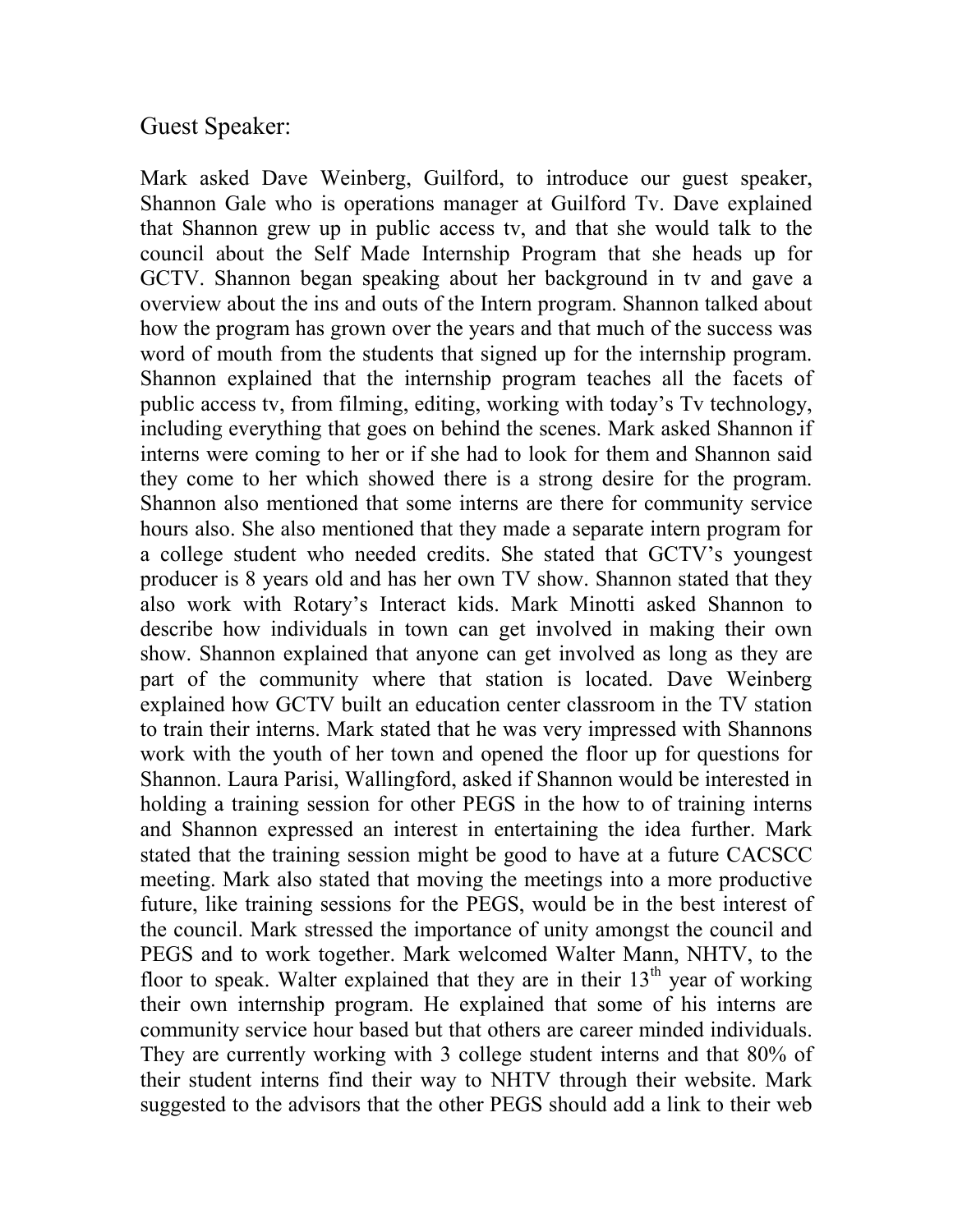sites so that interns can find and receive info about programs available. Walter handed out info packs to all. Walter explained that handicapped individuals are always welcome and that they recently had a blind person who specialty was working with graphics. Walter also explained that he suggests to all his interns to not only work in public access, but to try to intern at local new stations to get the feel of both environments. Mark said that emulating successful studios, like NHTV and GCTV, is the best way to succeed in making the other struggling stations grow. Mark thanked Shannon and Walter for their time and input. Joanne Wentworth, North Branford, commended GCTV on their new studio and their great work in public access.

## REVIEW OF THE MINUTES

Minutes from April 25, 2013 were reviewed and the following corrections were made:

*(last page)*" "Tawtucket" spelling incorrect, corrected to reflect correct spelling "Totoket"

"Absent correction" Chad Roy was absent

Name Spelling Error- Terri Fiondella, & Terri Cain both are spelled with (i's) and not (t's)-action Corrected

A motion from Tom Dacey, Wallingford, to accept the corrected minutes from the last meeting held on April 25, 2013. Dave Weinberg, Guilford, second. Abstained, Steve Fuest-Madison, Chad Roy, Branford, Joanne Wentworth, North Branford, Laura Parisi, Wallingford Everyone else approved.

## CHAIRMAN'S REPORT

Mark Minotti began his report by thanking everyone for the opportunity of being the Chairman of the council. Mark stated that he came on as an advisor in Feb 2010 and became Chairman in May 2010. He commended the group for all their accomplishments including retaining the 60/40 and how sticking together on such matters showed great strength and unity. He stated that the council is now a place where everyone is recognized as equals and can be heard. He asked that his successor continue keeping the meetings open, friendly, and professional and continue to increase the membership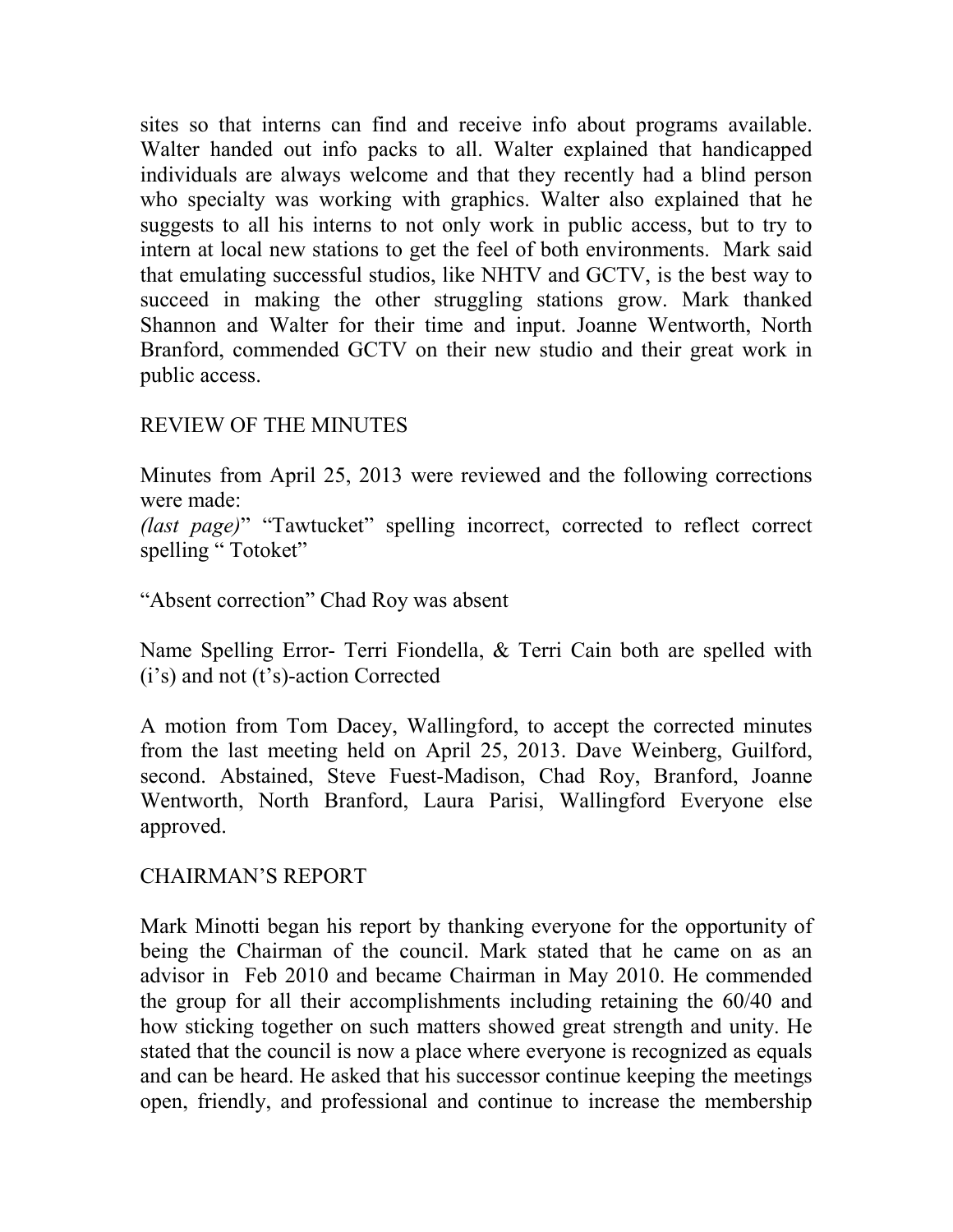and make the council grow to be consistently productive. Mark ask that his goal of not using meetings just for complaints be continued and that constant subjects be introduced for growth of the council and PEGS alike. Mark commended Mary Bigelow for all her work in making the council what it is today. He thanked and stated that he would miss Joanne Wentworth for her wealth of knowledge and Tom Dacey for his expertise in correcting and maintaining the treasurers position. Mark said that leaving is "bittersweet" but the constraints in his life have made it unable for him to give 100% to the Chairman's position. He welcomed anyone on the council to contact him with any questions, opinions, or if they ever needed his assistance. Mark also ask that the council move forward on getting the Comcast Router up and running so that all the PEGS could share programs with each other. He also stressed the importance of working together as a team instead of individual stations.

## TREASURER'S REPORT

Tom Dacey, Wallingford, reviewed the following balances: Checking Account \$5739.54 CD Account \$14,650.88 Total Cash Assets \$20,390.42 Tom explained that all monies had been received from all participating PEGS for Insurance payment and that everything was in place. Joanne Wentworth, No. Branford, made a motion to accept the Treasurer's Report, Laura Parisi, Wallingford, second. All were in favor. .

# Correspondence:

Mark announced the Appointment Letters of Chad Roy, Branford Education Advisor, Starting July  $1^{st}$  2013 and ending June 30, 2014 and Steve Fuest, Madison Board of Education July 1<sup>st</sup>, 2013 through June 30, 2015. Resignation from Thomas Scarpatti.

## OLD BUSINESS

Web Site is currently being taken care of by Walter Mann. Tom Dacey will take over updating web site with Walter Mann's assistance. Walter Mann has updated entire website with all the necessary contacts. Website address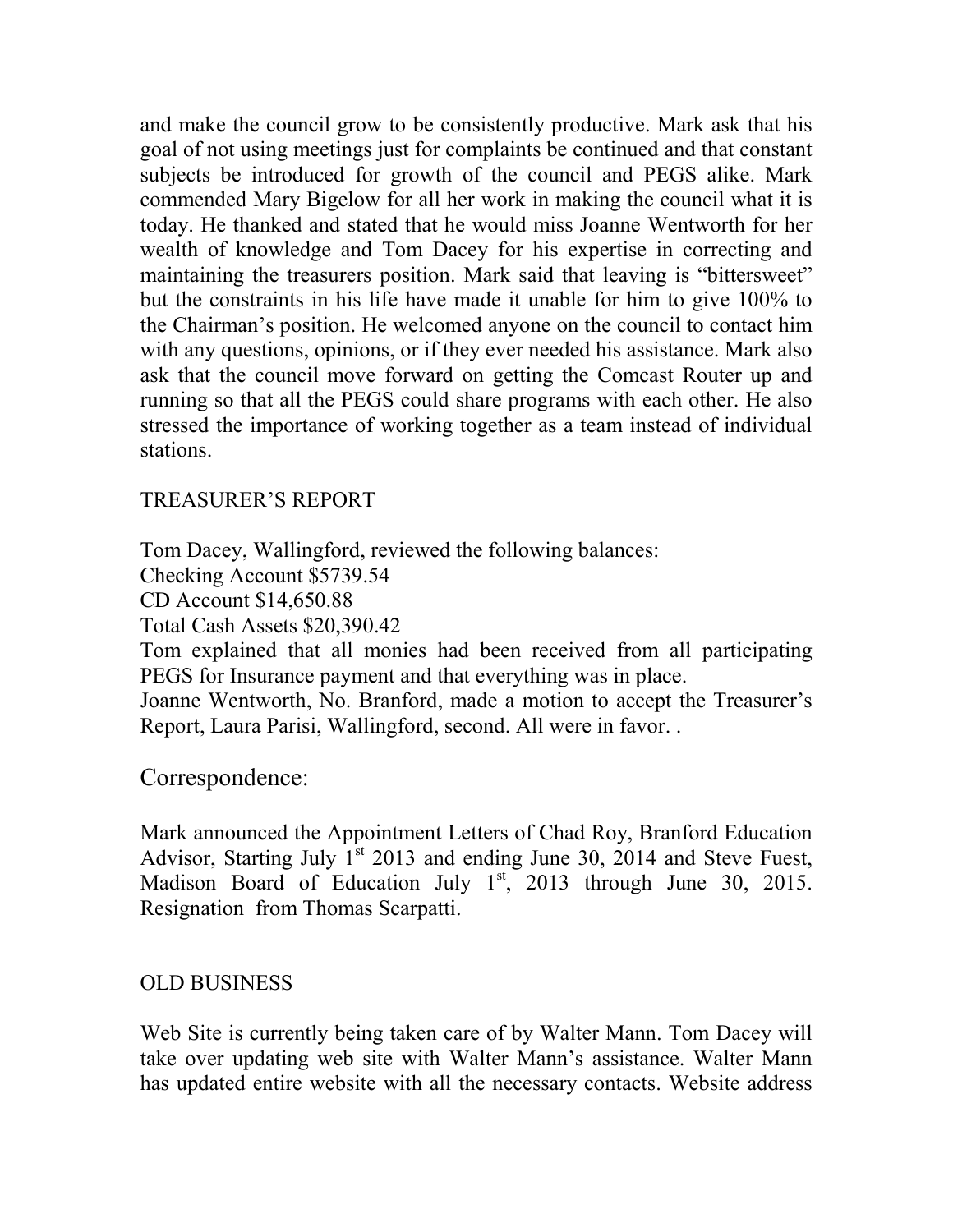is www.Cableadvisorycouncilscc.org. Walter ask for a updated list of contacts which Mary Bigelow volunteered to send to him. Updating will also include a new email address for new chairman and advisors. Mark asked all advisors to furnish proper contact info for updates as well as showing courtesy in answering all contact correspondences that they receive so that Mary Bigelow will know who will be attending meetings within a reasonable time. Walter Mann announced that Pura announced that due to the actions at the Capitol and the States budget,they have suspended the Peg Pedia Program as of July  $1<sup>st</sup>$ , for the next 2 years. Any applications received before July  $1<sup>st</sup>$ , will be eligible to be processed but is only dependant on how much money is left after the government redistributes the funds to the general fund. Mark expressed deep regret for the PEGS because the State had taken over 4 million dollars that was allotted for grants to help the PEGS Purchase new equipment, etc. Mark expressed his anger because of why the State found out about the monies in the account, which was due to WPAA's continued effort to have the 60/40 funding changed to a per prescriber based formula so that they could incur more income. By bringing in Representative Mary Maschinsky of Wallingford, which they thought would help their efforts, instead backfired. She notified the finance dept at the Capitol, which in turn, liberated funds from the account without many of the district Representative's knowledge. Mark stressed again, the importance of working together for the best interest of Public Access, instead of allowing anger and greed to obstruct their views. Mark also stated that the public will still be taxed for the grants on their bills, even though the grants have been suspended. Where the money will end up is unknown, Mark stated. He also stated that the PEGS should make sure to watch what is going on at the Capitol and lobby, report on the ongoing issues brought on by our State Government, damaging the ability to properly run public access tv so that everyone will know what is going on. Art Feldman, North Branford asked if someone could be appointed as a legislative liaison within the advisory council. Mark agreed and stated that it should be a focus of new business at the next CACSCC meeting including forming a watchdog committee and a new bylaw committee.

#### NEW BUSINESS

Mark informed the council of the dates for the CACSCC meetings for 2013- 2014 year. Tom Dacey, Wallingford, made a motion to accept the meeting schedule for the year, 2013-2014. Mike Maturo, North Haven, second, None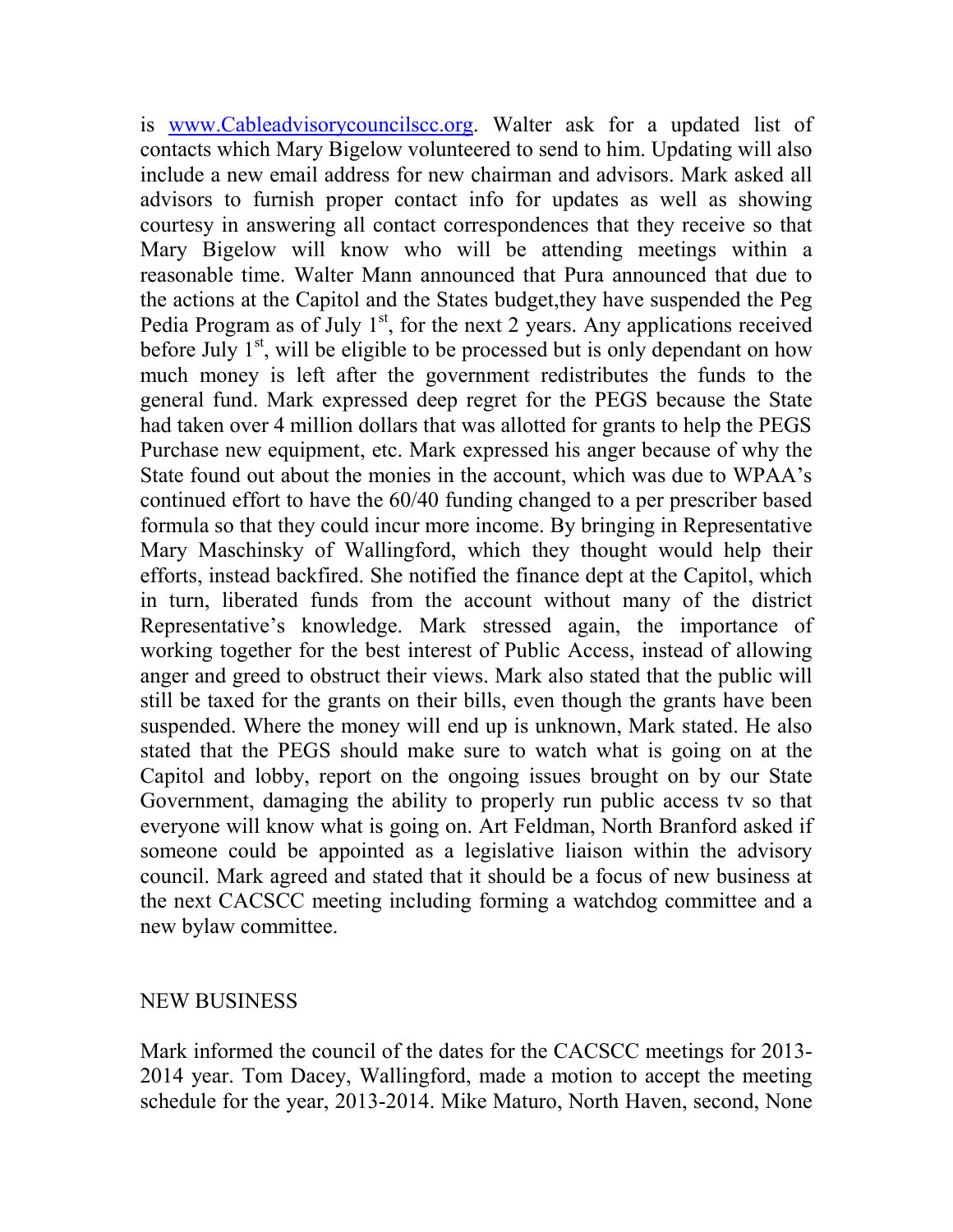abstaining, None against. All in Favor. Tom Dacey, Wallingford, informed the council that we needed to appoint a representative to the AT&T statewide council. Mark moved the new business presented by Tom Dacey, Wallingford, and added it to the Election of Officers for that evening to vote on.

# Other Business:

Mark asked for (3) people to head the By Law Committee and Mary Bigelow, North Branford, Tom Dacey, Wallingford, and Michael Maturo, North Haven, all volunteered. Mark explained once the By Laws are updated and approved, they would be uploaded to the web site. Speaker Committee will consist of Joanne Wentworth, North Branford. Mark asked for more involvement by the advisors for committees.

## TOWN REPORTS

*North Branford*: Mary Bigelow said that Totoket Tv has hired Walter Mann to manage the studio and that Hugo Olguin is no longer there. They applied for a Peg Pedia Grant which was submitted and hopeful that they will receive it. Grant was for \$15,000. They are currently in the process of getting on Uverse They are also working on filming more town meetings per month and (2) new shows starting up soon.

*Guilford*: David Weinberg announced that GCTV dedicated the studio to the memory of Bob Vanderbine, who was a volunteer for GCTV for 30 years. Many elected officials including Bob's widow were present. Dave also thanked the council for informing GCTV to get their grant proposal in on time. He credited being at the April meeting to GCTV moving quickly to submit their grant proposal. Shannon Gale stated that summer is slower for them and that they are in the process of gearing up their internship program again.

*Wallingford:* Tom Dacey stated that WPAA had their annual meeting last month and elected a few new members to their board. Rich Mavergannus is no longer a board member but is staying on as a technical advisor.

*East Haven:* Bill Biski announced filming of the fireworks show and numerous concerts on the green*.*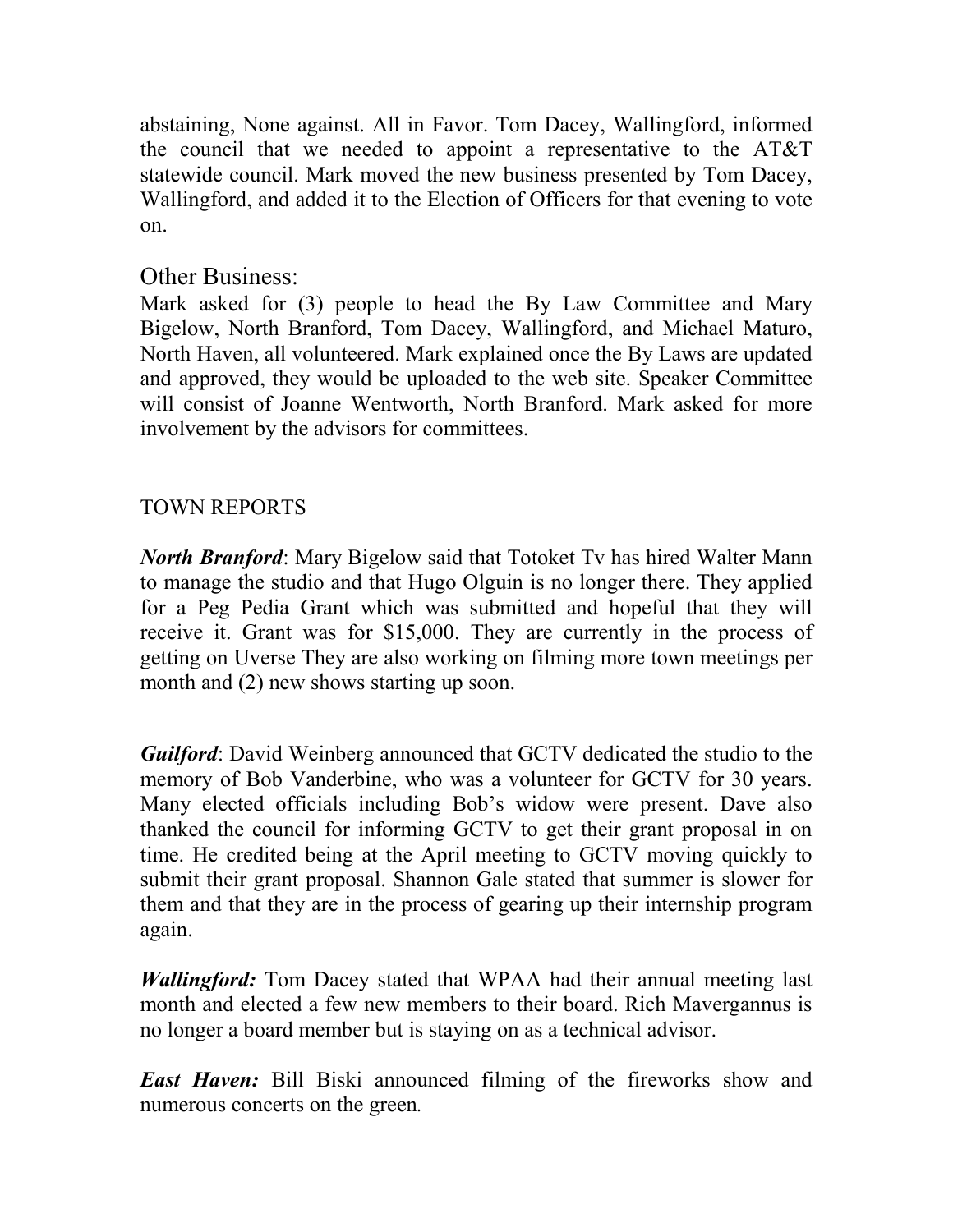*Branford:* Walter Mann announced that 3 new board members were appointed. Branford High School student, Jee Bee, is producing a weekly news program about Branford news and politics, the station produced the history of the "Thimble Islands" with B & W footage which can be viewed through Branfordtv.org website. They also did a tour of the Stony Creek Quarry with First Selectman, Anthony "Unk" DaRos. Branford applied for a Peg Pedia Grant which was submitted May  $1<sup>st</sup>$  and hopeful that they will receive it. Grant was for \$100,000.

*North Haven:* Mike Maturo stated that NHTV is very busy recording 4 shows a evening as well as day shows and filmed the High School Graduation on the  $26<sup>th</sup>$ . Mike stated that NHTV has a very robust internship program. They are also preparing for the annual Chowder Booth at the North Haven Fair. He explained that they are very proud of Mike Vilente who is currently #1 position out of 9 people participating in WTNH, channel 8's Sports Edge on scene reporting competition. North Haven applied for a Peg Pedia Grant which was submitted May 1<sup>st</sup> and hopeful that they will receive it. Grant was for \$80,000.

*Madison:* Steve Fuest, explained that Madison TV just filmed the high school graduation and many school concerts. They will also be producing more shows for their education channel. They had a volunteer appreciation dinner and just purchased some equipment for NHTV. Ken Sprague is celebrating filming every football game for the past 26 seasons.

PUBLIC COMMENTS There were no public comments.

# *Election of Officers:*

Nomination committee consist of Mark Minotti, Chairman, Joanne Wentworth, Secretary, and Bill Biski, East Haven, reads off slate for year 2013-2014. They are as follows: Michael Maturo, Chairman, Mary Bigelow, Vice-Chairperson, Thomas Dacey, Treasurer, and Joanne Wentworth, Secretary. Mark Minotti ask for any other nominations from the floor, no response. Mark asked for a motion. Dave Weinberg moved to accept the recommendations of the nominating committee and elect the entire slate of officers, Laura Parisi, Wallingford, second, none abstained, none against, all in favor.